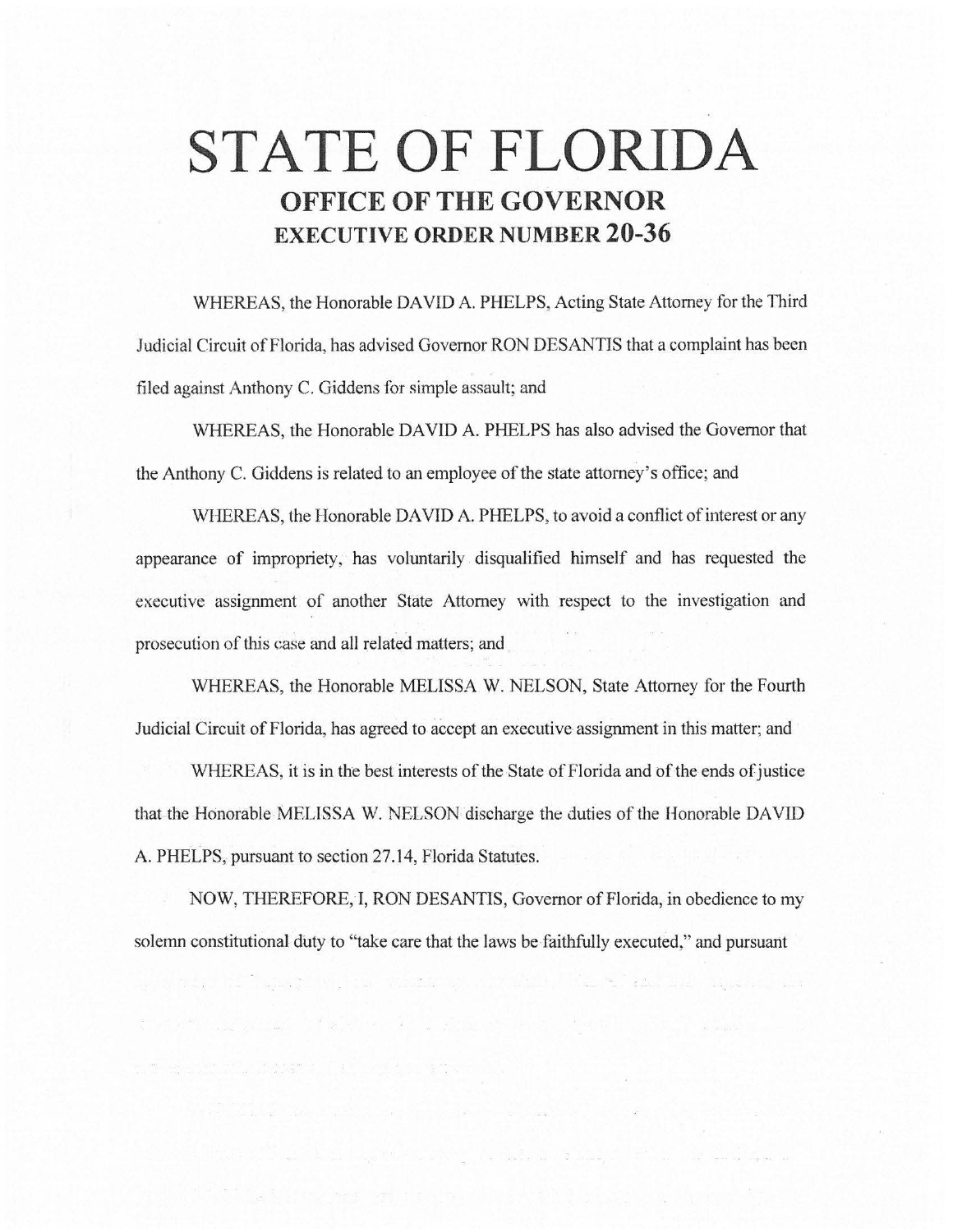to the Constitution and laws of the State of Florida, issue the following Executive Order, effective immediately:

المتباعث والمتكاف والمتعاقبا والمتوجب والمساه والمتعاطية والمحافية

### Section 1.

The Honorable MELISSA W. NELSON, State Attorney for the Fourth Judicial Circuit of Florida, referred to as the "Assigned State Attorney," is assigned to discharge the duties of the Honorable DAVID A. PHELPS, Acting State Attorney for the Third Judicial Circuit of Florida, as they relate to the investigation, prosecution, and all matters related to Anthony C. Giddens.

### Section 2.

The Assigned State Attorney or one or more Assistant State Attorneys and Investigators, who have been designated by the Assigned State Attorney, shall proceed immediately to the Third Judicial Circuit of Florida, and are vested with the authority to perform the duties prescribed herein.

## Section 3.  $\epsilon$  , and the section  $\epsilon$  is the section of the section  $\epsilon$  in the section  $\epsilon$

E.

All residents of the Third Judicial Circuit are requested, and all public officials are directed, to cooperate and render whatever assistance is necessary to the Assigned State Attorney, so that justice may be served.

#### $\frac{1}{\sqrt{2}}$  and the  $\mu$  tasks Section 4.

the Cause Alberta against the most construction of

The period of this Executive Assignment shall be for one  $(1)$  year, to and including February 11, 2021.

the stages, which is the second to a state of the second control of

.<br>In the state of the state of the first of the state of the state of the state of the state of the state of the